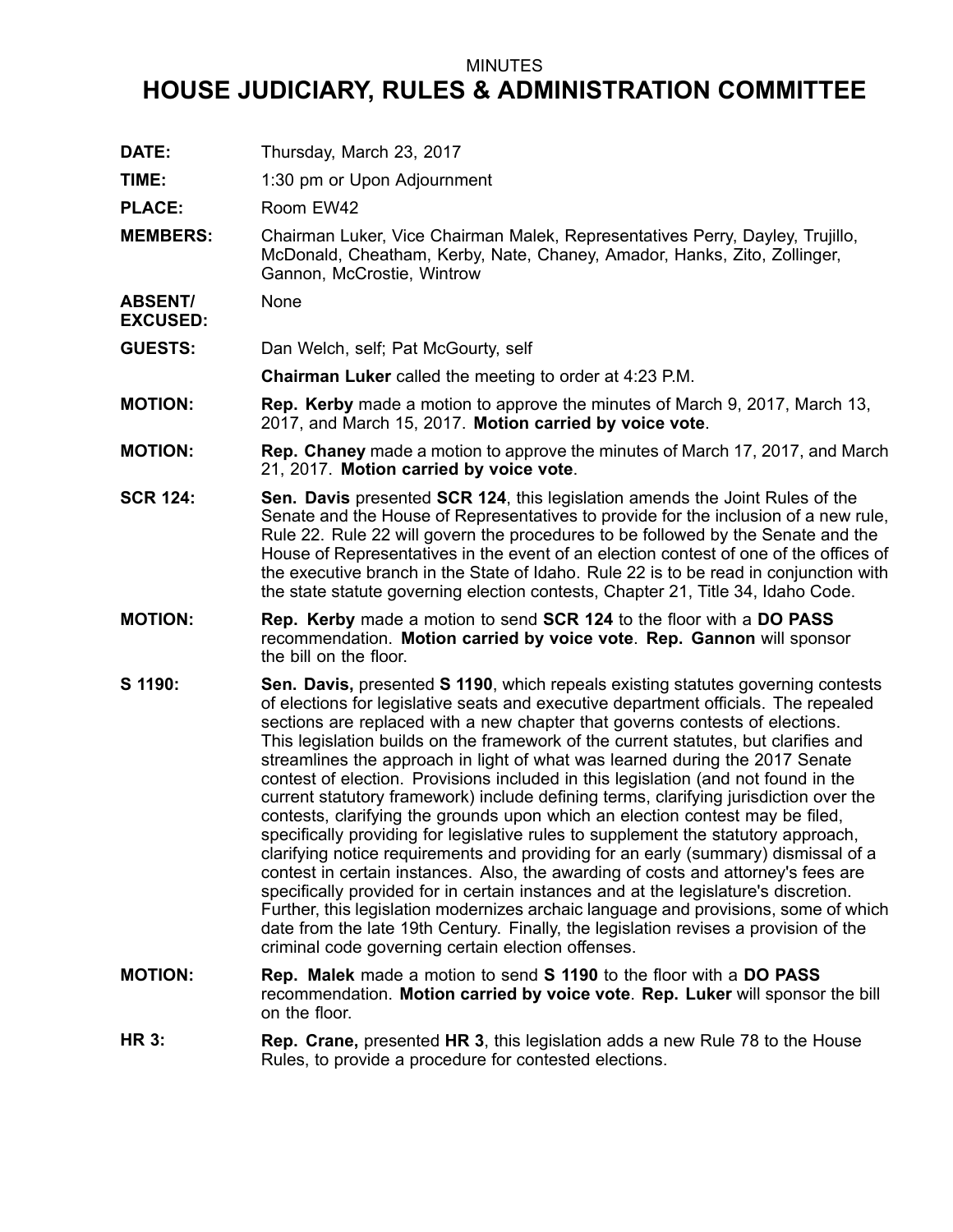- **MOTION: Rep. McCrostie** made <sup>a</sup> motion to send **HR 3** to the floor with <sup>a</sup> **DO PASS** recommendation. **Motion carried by voice vote**. **Rep. Crane** will sponsor the bill on the floor.
- **S 1202: John Watts,** Veritas Advisors, on behalf of Idaho Collectors Alliance, presented **S 1202**, which proposes to amend existing law regarding wage garnishment and associated court, service, collection and enforcement procedures. It consolidates existing statutory titles and chapters governing civil suits regarding wage garnishments into <sup>a</sup> single title 7 new chapter 11. The bill empowers the Idaho Supreme Court to establish consistent forms for interrogatories and claims of exemption from wage garnishment. It requires financial institutions to review funds in accounts to avoid disturbing federal or state protected funds of an account holder. Clarifies the process for debtors to file claims of exemption protecting certain assets against wage garnishment. Requires county commissioners to adopt <sup>a</sup> fee for the delivery of <sup>a</sup> wage garnishment court order and writ by <sup>a</sup> county sheriff, and to post the sheriff fee's methodology on the county website and submit it to the Supreme Court for posting on the state website.

In response to questions, **Mr. Watts** said they are trying to do what is best for employees and helping the debtor. The employer gets nothing for garnishing wages from the employee. The many parties all have given up something to make this <sup>a</sup> compromise piece of legislation that improves the system.

**Rep. Gannon and McDonald** said **S 1202** was presented recently to them and they have had no opportunity to review it in depth to be able to make <sup>a</sup> proper decision.

## **MOTION: Rep. Perry** made <sup>a</sup> motion to send **S 1202** to the floor with <sup>a</sup> **DO PASS** recommendation.

**Chairman Luker** felt the committee needed more information to properly vote on the motion. In response to <sup>a</sup> question from the committee, **Mr. Watts** explained the process and how they reached <sup>a</sup> consensus.

**Dan Welch** and **Pat McGourty**, representing themselves spoke on **S 1202** and gave their personal experiences. They expressed their desire to protect their assets and pay from immediate wage garnishment and fines for deliquescences on debts.

**Mr. Watts** turned the time over to **Senator Bart Davis** to further expand on the bill and his work experience and involvement in bankruptcy concerns. In response to committee questions, Mr. Watts walked through the protection of financial sources that should not be used to garnish wages. Some examples of these sources are alimony and disability. The goal is to have detailed protections for the debtor.

**Rep. Zollinger** declared Rule 38 stating <sup>a</sup> possible conflict of interest but he would be voting on the bill.

**MOTION: Rep. Gannon** called for the question. **Motion carried by voice vote**. **Rep. Trujillo** will sponsor the bill on the floor.

**Chairman Luker** turned the gavel over to **Vice Chairman Malek.**

- **SCR 123: Rep. Luker** presented **SCR 123**, this legislation limits the amount of the Idaho Session Laws that are printed each year.
- **MOTION: Rep. McCrostie** made <sup>a</sup> motion to send **SCR 123** to the floor with <sup>a</sup> **DO PASS** recommendation. **Motion carried by voice vote**. **Rep. Luker** will sponsor the bill on the floor.